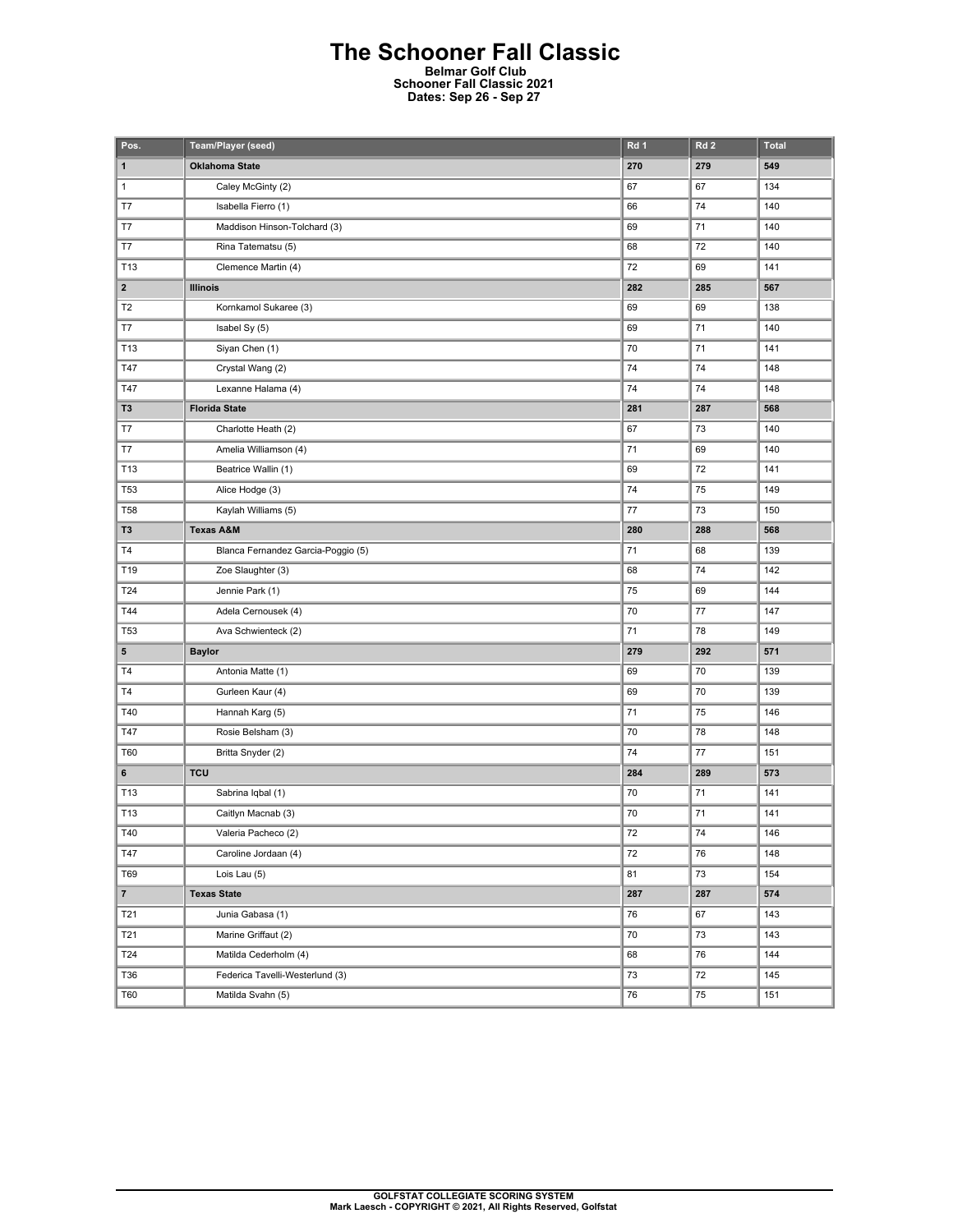| Pos.           | Team/Player (seed)          | Rd <sub>1</sub> | Rd <sub>2</sub> | <b>Total</b> |
|----------------|-----------------------------|-----------------|-----------------|--------------|
| 8              | Oklahoma                    | 286             | 291             | 577          |
| T19            | Meagan Winans (4)           | 69              | 73              | 142          |
| T36            | Maria Fernanda Martinez (2) | 71              | 74              | 145          |
| T36            | Mikhaela Fortuna (3)        | 72              | 73              | 145          |
| T40            | Hannah Screen (1)           | 75              | 71              | 146          |
| <b>T58</b>     | Libby Winans (5)            | 74              | 76              | 150          |
| 9              | <b>lowa State</b>           | 292             | 288             | 580          |
| T <sub>2</sub> | Taglao Jeeravivitaporn (2)  | 68              | 70              | 138          |
| T24            | Warda Rawof (3)             | 74              | 70              | 144          |
| T47            | Liyana Durisic (1)          | 76              | 72              | 148          |
| T60            | June Song (5)               | 75              | 76              | 151          |
| 81             | Charley Jacobs (4)          | 75              | 0               | 75           |
| 10             | <b>UTSA</b>                 | 293             | 290             | 583          |
| T21            | Camryn Carreon (2)          | 73              | 70              | 143          |
| T24            | Ana Gonzalez (5)            | 74              | 70              | 144          |
| <b>T53</b>     | Hannah Holzmann (1)         | 70              | 79              | 149          |
| T64            | Hunter Nugent (3)           | 78              | 74              | 152          |
| T64            | Nicole Polivchak (4)        | 76              | 76              | 152          |
| 11             | Tulsa                       | 297             | 288             | 585          |
| T24            | Lorena Tseng (2)            | 74              | 70              | 144          |
| T36            | Haley Greb (4)              | 74              | 71              | 145          |
| T44            | Lilly Thomas (1)            | 73              | 74              | 147          |
| 68             | Lovisa Gunnar (3)           | 80              | 73              | 153          |
| 76             | Sydney Seigel (5)           | 76              | 81              | 157          |
| T12            | <b>North Texas</b>          | 295             | 292             | 587          |
| T13            | Audrey Tan (2)              | 69              | 72              | 141          |
| T24            | Katie Finley (5)            | 74              | 70              | 144          |
| <b>T53</b>     | Ellie Roth (4)              | 73              | 76              | 149          |
| T72            | Patricia Sinolungan (3)     | 81              | 74              | 155          |
| 78             | Shreya Pal (1)              | 79              | 80              | 159          |
| T12            | Houston                     | 296             | 291             | 587          |
| T24            | Maria Jose Martinez (3)     | 74              | 70              | 144          |
| T24            | Delaney Martin (5)          | 70              | 74              | 144          |
| T44            | Ariana Saenz (2)            | 74              | 73              | 147          |
| T64            | Annie Kim (4)               | 78              | 74              | 152          |
| 79             | Nicole Abelar (1)           | 83              | 79              | 162          |
| 14             | <b>Kansas State</b>         | 299             | 293             | 592          |
| T24            | Remington Isaac (1)         | 71              | 73              | 144          |
| T53            | Heather Fortushniak (4)     | 77              | 72              | 149          |
| <b>T60</b>     | Haley Vargas (3)            | 78              | 73              | 151          |
| T69            | Manon Donche-Gay (2)        | 73              | 81              | 154          |
| T69            | Gabriela McNelly (5)        | 79              | 75              | 154          |
| 15             | <b>SMU</b>                  | 301             | 304             | 605          |
| T24            | Kennedy Pedigo (1)          | $71\,$          | 73              | 144          |
| T64            | Megan Chou (5)              | $73\,$          | 79              | 152          |
| T72            | Katie James (2)             | 79              | 76              | 155          |
| 75             | Ashley Chow (4)             | 78              | 78              | 156          |
| $77\,$         | Serena Shah (3)             | 81              | $77\,$          | 158          |